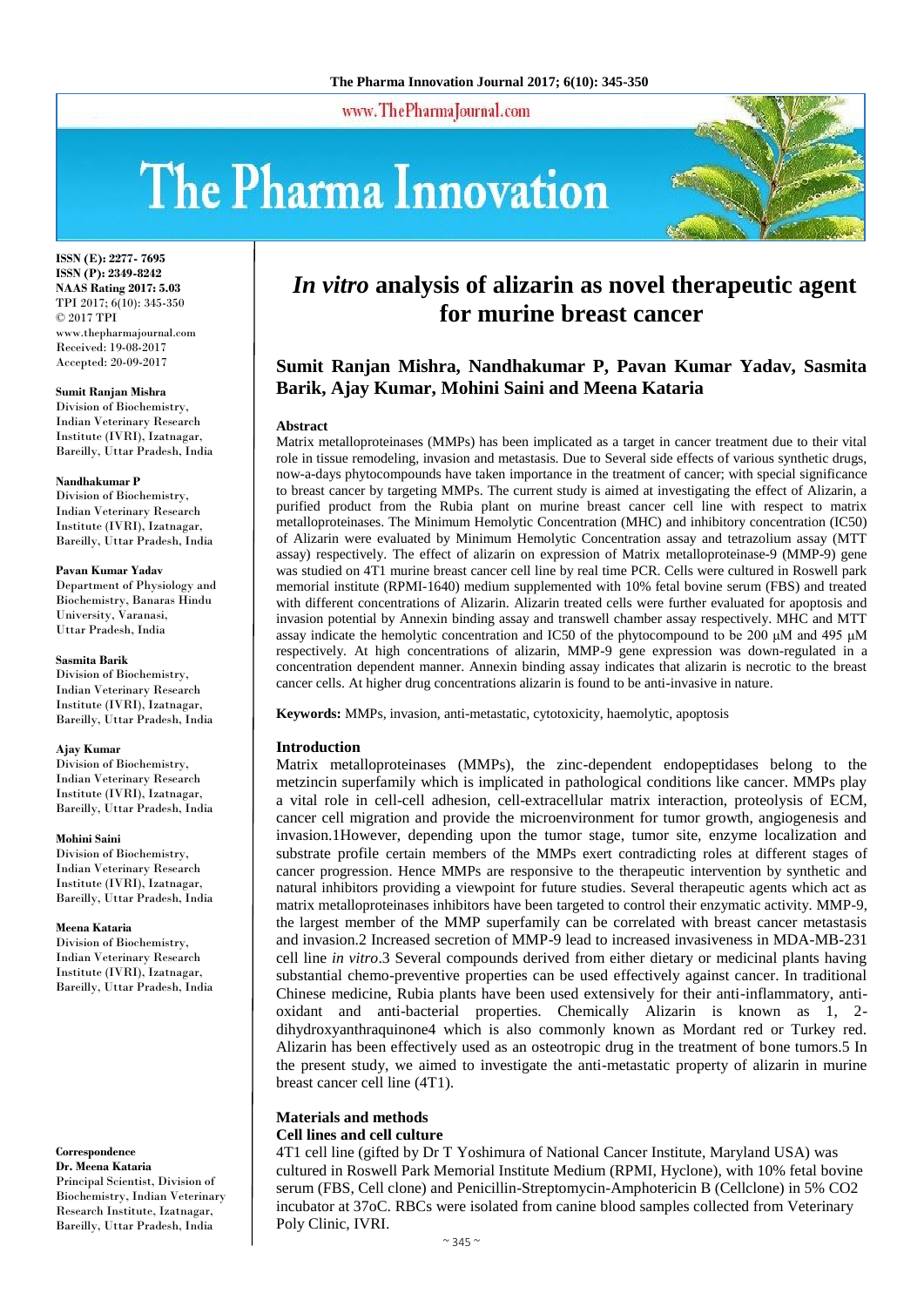#### **Preparation of Drugs**

Alizarin used in the current study was procured from Natural Remedies, Bangalore (India) and solubilized in methanol.

## **Measurement of Minimum hemolytic concentration (MHC)**

The MHC was determined following the protocol of Singh *et al* with modifications.6 Canine venous blood collected in the heparinized vial was centrifuged at 400g for 10mins with Histopaque (Polysucrose and Sodium diatrizoate solution) to remove serum and buffy coat. Collected RBCs were washed twice with 1X PBS and suspended in 1X PBS, followed by seeding onto a 96 well cell culture plate (100μl/well). Then RBCs were treated with alizarin in quadruplicates at final concentrations starting from 2.5μM up to 640 μM in PBS and 0.1% Triton-X-100 was used as positive control. Then the plates were incubated for 1h at 37 °C followed by centrifugation at 200g for 5min. The supernatant was transferred to another plate and absorbance was taken at 550nm. The percentage of hemolysis was calculated by plotting concentration of phytocompounds vs absorbance graph.

#### **Cytotoxicity of alizarin by MTT assay**

Cultured 4T1 cells were trypsinized from 80% confluent flask and seeded into a 96 well cell culture plate. After 24h of incubation alizarin was added to a final concentration of 0.1μM to 1000μM in quadruplicates. After 24h of incubation, each well was treated with 20μl of MTT (5mg/ml in PBS pH 7.4) and further incubation was carried out for 4h till purple formazan complex formation. The formazan complex was dissolved in 100μl DMSO and absorbance was measured at 550 nm. The IC50 was calculated using Graph pad prism software 6.0

## **Real-time PCR**

## **Designing of Primers for MMP-9**

For PCR based amplification of the MMP-9 gene, primers were designed (Table -1) based on the published sequence of Mus musculus matrix metallopeptidase 9 (MMP- 9), mRNA (Accession: NM\_013599.4) using the software 'DNASTAR ®', Primer3 and Oligo-analyzer. The primers were supplied as desalted oligonucleotide by Eurofins (India).

Cells from the flasks were trypsinized and seeded onto 24 well tissue culture plates  $(5 \times 103$  cells in 100µl of growth medium/well) followed by incubation until a monolayer was formed. Alizarin was added to cells at concentrations of 400μM, 495μM, 600μM in triplicates and cells without any treatment were taken as control. Followed by drug treatment both treated and control cells were incubated for 24hr at 370C in 5% CO2 incubator. Total RNA was extracted from both alizarin treated and control cells with TRIzol (Amresco, USA), in accordance with the manufacturer's instructions. Concentrations and purity of RNA were quantified spectrophotometrically by measuring A260 and A280.The ratio A260/A280 of pure RNA was approximately 1.8. Complementary DNAs were synthesized with oligo-dT primers in a 10μl total volume reaction mixture using a Revert aid cDNA synthesis Kit (Thermo Fischer, USA) as per the instructions. The expression levels MMP-9 were detected with step one Real time PCR system (Applied Bio-systems). Real time PCR was set up in triplicates with one set of primers (MMP-9 forward and Reverse primers) as in Table 1 and conditions (as in Table 2 ) were used in all reactions to yield the amplification of an endogenous control gene (GAPDH) and the specific target genes of interest. Following amplification, Fold expression analysis was performed.

**Table 1:** Oligonucleotide sequence of primers used in this study

| Gene         |           | %GC content<br>Sequence   |    | <b>Annealing Temperature</b> |  |
|--------------|-----------|---------------------------|----|------------------------------|--|
| <b>MMP-9</b> | (Forward) | CTCCAACCGCTGCATAAATA (20) | 41 |                              |  |
| (Reverse)    |           | CCCTAACGCCCAGTAGAGAG (20) | 60 |                              |  |

| <b>Table 2:</b> Conditions of real time PCR |  |
|---------------------------------------------|--|
|---------------------------------------------|--|

| <b>Steps</b> | <b>Process</b>       | Temperature $(^0C)$      | Duration             |
|--------------|----------------------|--------------------------|----------------------|
|              | Initial Denaturation |                          | $5.0 \text{ min}$    |
|              | Denaturation         |                          | $30 \text{ sec}$     |
|              | Annealing            |                          | 20 sec<br>35 cycles  |
|              | Elongation           | $\overline{\phantom{a}}$ | $20 \text{ sec}$ $-$ |

## **Annexin and PI assay**

To study the effect of alizarin on apoptosis Annexin and PI assay was carried out. 4T1 cells sub cultured in RPMI-1640 growth medium were incubated at 37 °C with 5% CO2 in an incubator for 24h. When cells reached a confluency of 80%, the cells were treated with alizarin (400μM, 495μM, 600μM) in triplicates. The plates were again incubated in the CO2 incubator for 24h. Cells treated with vincristine (positive control) to a final concentration of 10μm were used as positive control. After 48h, cells were harvested with 0.25% Trypsin 0.53 mM EDTA solution and cell pellets were incubated with 100 μl of 1x binding buffer. Then, 5μl of Annexin V-FITC and 5μl PI was added to the cells and gently vortexed followed by incubation in dark room at room temperature for 15 min. Finally, 400 μl of 1X binding buffer was added to each tube and 10,000 events per sample were analyzed by BD FACS Caliber instrument

#### **Effect of Alizarin on cancer cell invasion by Transwell chamber assay**

Cell invasion was performed by the Trans well chamber assay (Merck Millipore, ECM-551) according to the manufacturer's protocol by starving the 4T1 cells for 18hrs prior to assay in RPMI-1640 medium. The collagen layer of inserts was rehydrated with 300μl of serum free media. The cells were harvested with 0.25% Trypsin - 0.53mM EDTA & Trypsin was inactivated by quenching medium. The supernatant was discarded by centrifugation at 1500 RPM for 5 min and resuspended in 5ml quenching medium to have 0.6x106 cells for ml. 250μl media was removed from the inserts and 250μl of the cell suspension was added to the inserts. A final concentration of 400μM, 495μM, 600μM of Alizarin was added to different inserts respectively in triplicates. 500μl of chemoattractant medium was added to lower chamber and kept for 48h at 37oC in CO2 incubator. After treatment  $\sim$  19  $\sim$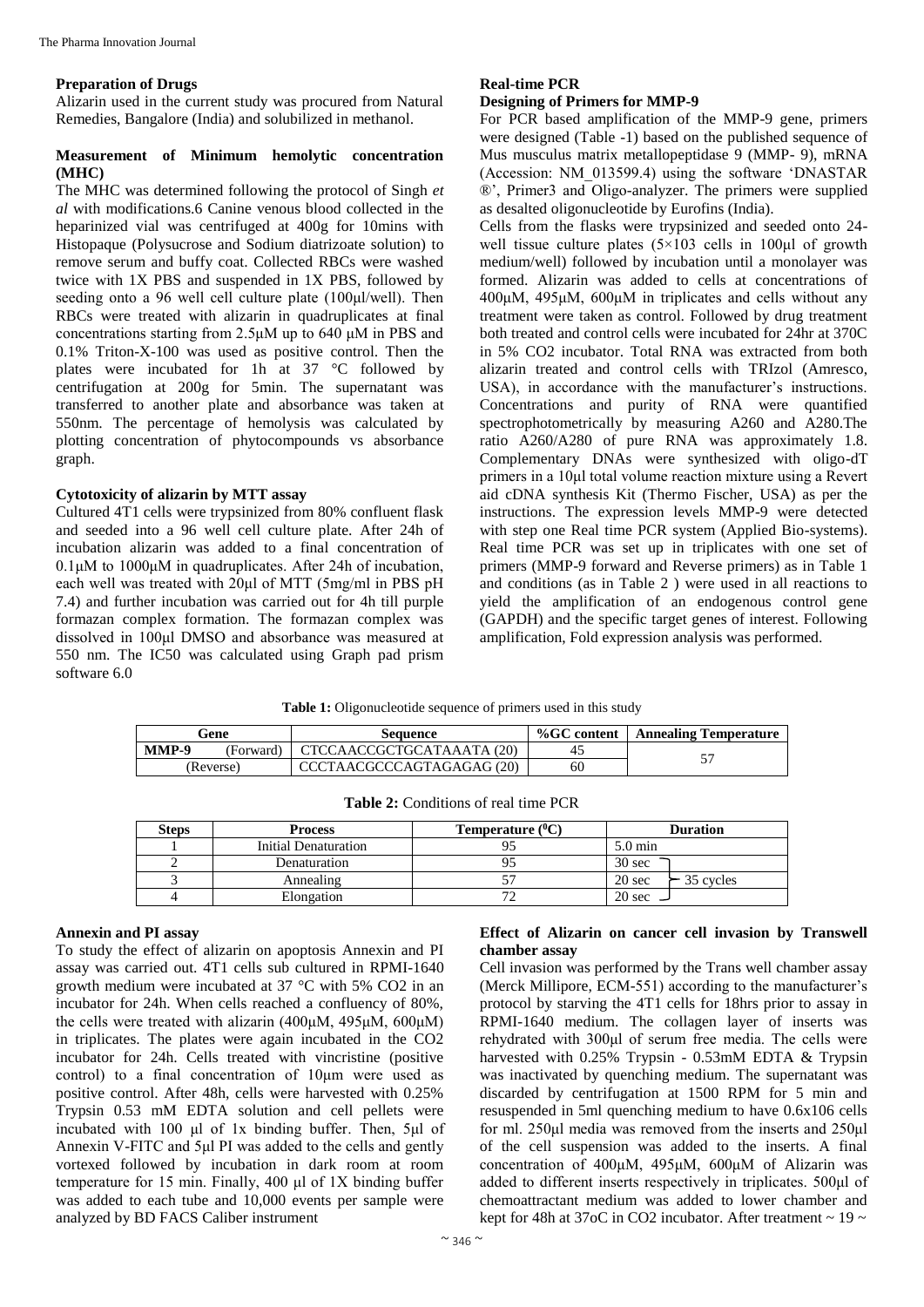The Pharma Innovation Journal invasion chambers were placed into clean wells containing 400μl of stain and incubated for 20 min at room temperature, rinsed with water several times and the non-invading cells were removed from the interior by cotton swab. The invading cells from the air dried inserts were extracted by placing in 200μl of extraction buffer for 15 min at room temperature and the absorbance was measured at 550nm.

#### **Results**

**Measurement of minimal hemolytic concentration (MHC)**  The minimum hemolytic concentration (MHC) was determined by treating the cells with alizarin at concentrations ranging from 2.5μM to 640μM in PBS and 0.1% triton-X-100 as a positive control and untreated RBCs as a negative control. Percentage of hemolysis in canine RBCs treated with different concentrations of alizarin with respect to the controls (shown in figure 1) were determined. 5% hemolysis of canine RBCs was observed at 200μM for alizarin.



**Fig 1:** Minimum haemolytic concentration assay in alizarin treated and control cells.

#### **Cytotoxicity of alizarin by MTT assay**

The extent of cytotoxicity caused by phytocompounds on various cell lines was determined by MTT assay which is based on the reduction of the tetrazolium salt to purple formazan product by NADH dependent succinate dehydrogenase enzyme of viable cells. The assay is a first, rapid, economical and reliable method for screening of large number of the anticancer drugs in *vitro.*7 The IC50 of alizarin on 4T1 cell line was calculated by graph pad prism V 6.0 and was found to be 495 μM as presented in Figure 2.



**Fig 2:** Effect of alizarin on cytotoxicity in 4T1 cell line by MTT assay.

## **Effect of alizarin on the expression of MMP-9 in 4T1 cell line by Real Time PCR:**

The effect on the expression of MMP-9 gene in alizarin treated 4T1 cells as compared to non-treated cells were analyzed by qPCR. The fold change in the expression of these genes in 4T1 cells on treatment with alizarin was graphically depicted in Figure 3.



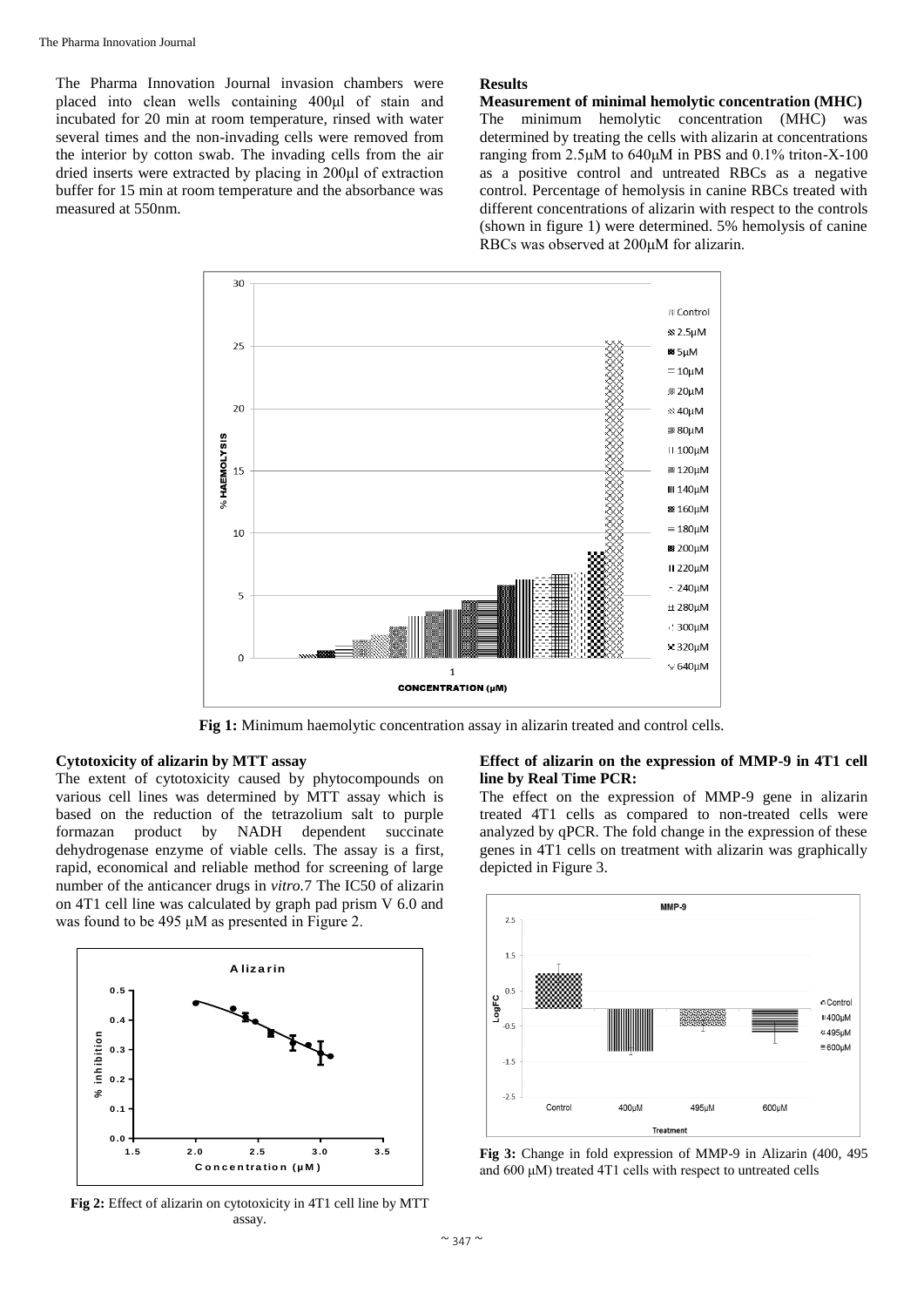#### **Effect of alizarin on apoptosis of 4T1 cell line by annexin and PI assay**

Alizarin treated cells were evaluated for apoptosis by annexin

binding assay and the percentage of cells obtained in necrotic, apoptosis (early and late) and live cells stage were depicted in Figure 4.



**Fig 4:** Percentage of cells showing necrotic, apoptotic (early and late) and live cells

#### **Effect of alizarin on cancer cell invasion by Trans well chamber assay**

Concentrations of alizarin (400 μM, 495 μM, 600 μM were tested on the invasion of 4T1 cell line in transwell chambers. Morphologically no change was observed between control and treated cells. However when statistical analysis of micro plate reading was done at significance level  $p<0.05$  value at 550nm, significant difference between control (Absorbance) and treated cells was observed (Figure 5) which suggests the inhibition of cell invasion at 600μM of alizarin with an absorbance value of 0.051 at 550nm.



**Fig 5:** Concentration vs absorbance values in Transwell chamber assay.

#### **Discussion**

In the current study highly tumorigenic and invasive 4T1 (Thioguanine resistant) cell line derived from the 4th stage tumorigenic BalbC mice were used**.** 8

## **Measurement of minimal haemolytic concentration (MHC) of alizarin**

*In vitro* haemolysis tests have been employed by several authors for the toxicological evaluation of different plants.9The haemolysis relates to concentration and potency of plant extracts. Exposure of red blood cell (RBCs) to injurious substances such as hypotonic medium or heat results in the lysis of the membranes, accompanied by haemolysis and oxidation of haemoglobin. Damage to RBCs will make

the cell more susceptible to secondary damage through free radical. Furthermore, haemolytic activity of each extract is related to their chemical composition. Erythrocytes were considered as the major target for the free radicals owing to the presence of both high membrane concentration of polyunsaturated fatty acids (PUFA) and the oxygen transport that associated with redox active haemoglobin molecules, which were potent promoters of acid oxygen species. 5% haemolysis of RBCs is considered to be haemolytic for drugs. Alizarin was causing 5% haemolysis of blood at 200μM concentration. Certain drugs having colour may lead to false positive results, as alizarin is of yellow colour, it is showing haemolysis at low concentration.

## **Effect of alizarin and on cell viability**

The extent of cytotoxicity caused by Phytocompounds on cell line was determined by MTT assay. MTT assay is based on the reduction of the tetrazolium salt, to a purple Formazan product by NADH dependent mitochondrial Succinate dehydrogenase enzyme of viable cells. The formazan salt is solubilized and measured by microplate reader to determine the cytotoxicity of alizarin. The IC50 for alizarin for mice breast cancer cell line (4T1) cell line was determined by MTT assay. The IC50 is 495 μM for alizarin for 4T1 breast cancer cell line. The results indicate that alizarin was toxic to breast cancer cell line. So it will be safe to use as a drug for cancer cell line. Silvestrol was first isolated from the chloroformsoluble extract of fruits of *Aglaia foveolata* found to be cytotoxic to several human cancer cell lines.10 Betulinic acid, a secondary metabolite of plants, displayed selective cytotoxicity against human melanoma cells (MEL-2).11 Purified compounds like Curcumin, Demethoxycurcumin and bisdemethoxycurcumin, Turmerin, Turmerone, Furanodiene, Zederone from the *Curcuma longa, Curcuma zeodaria* had been shown to be cytotoxic activity in human and murine cancer cell lines.12 Galanal A and B, [8]-Gingerol and [10]- Gingerol, [6]-Paradol has been found to be cytotoxic in Jurkat, MCF`-7 and Hela, MDA-MB-231 like tumorigenic cell lines.13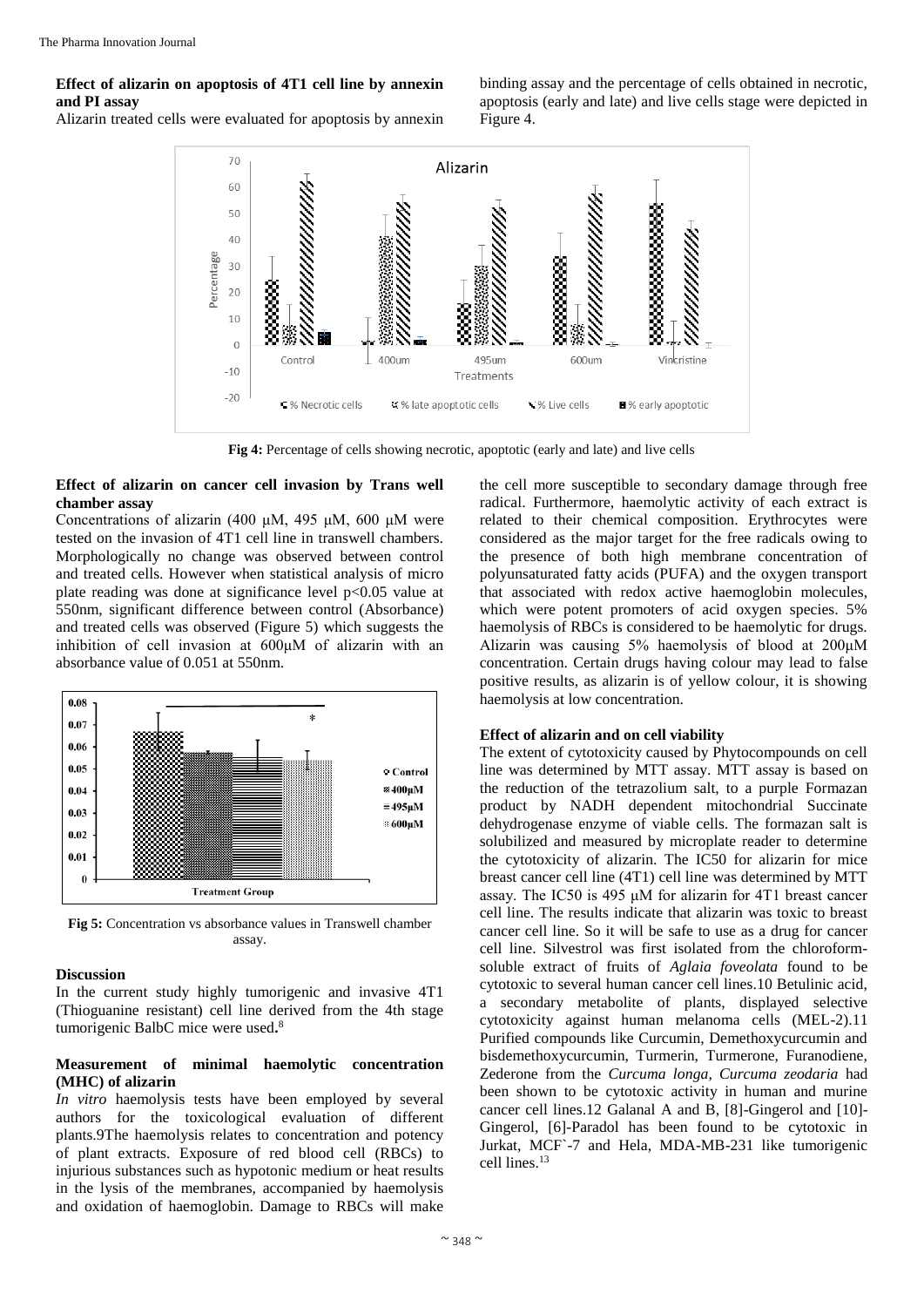## **Effect of alizarin on expression of MMP -9 by Real time PCR**

The fold expression analysis of real time PCR data indicates the downstream expression of MMP- 9 for treated cells in dose dependant manner as compared to non-treated cells. Several different phytocompounds have been known to decrease the MMP-9 expressions. Vanilla bean suppresses mouse breast cancer cells and Hepatocellular carcinoma cells 14 by down regulating MMP-2 and MMP-9 expression. Ethanol extract of Ocimum extract inhibits the MMP- 2 and 9 thus showing anti-metastatic effect. 15 Apigenin, has shown anti-metastatic potential in human breast cancer MCF-7 cell line by inhibiting MMP-2 and MMP-9 16Genistin reduces the expression of the MMP 9 in HeLa cell line in a dose dependent manner 17 Quinoa (Chenopodium quinoa) crop seed extracts has potential to inhibit MMP 1 and MMP 9.<sup>18</sup>

## **Effect of alizarin on apoptosis**

Apoptosis (programmed cell death); a major homeostatic mechanism of maintenance of different cell populations in tissues is marked by loss membrane integrity with the exposure of phosphatidylserine to the external cellular environment. Annexin V (35-36 kDa calcium dependent phospholipid binding protein) has affinity for the phosphatidylserine, when conjugated to a reporter molecule like FITC can be used as an indicator of apoptosis by flow cytometric analysis. Propidium iodide (PI), a fluorescent intercalating agent that binds to nucleic acids is excluded from viable cells due to intact membrane integrity when plasma membrane integrity is lost during late stages of apoptosis and necrosis, PI can enter the cell, and bind to nucleic acid and show red fluorescence. Thus combination of PI and Annexin V can be used to distinguish between viable, apoptotic and necrotic cells.19 the cytotoxic response caused The Pharma Innovation Journal by the selected concentration of alizarin (400,495,600 μM/ ml) in 4T1 cell lines is depicted in figure 4. A decrease in the population of viable cells was observed after treatment with the Phytocompound. With alizarin treated cells the necrotic cell percentage was increasing from 1% to 34% in comparison to control but there was a reduction of apoptosis of treated cells.

#### **Effect of alizarin on cancer cell invasion by Trans well chamber assay**

The invasion of 4T1 cells was not observed at a low concentration of alizarin (400 and 495 μM). However significant inhibition of cell invasion was observed 600μM concentration of alizarin (figure 5). Vanillin isolated from Vanilla bean suppresses *in vitro* invasion and in vivo metastasis of mouse breast cancer cells and Hepatocellular Carcinoma Cells.20

## **Conclusion**

Alizarin derived from *Rubia tinctorium* showed IC50 for murine breast cancer 4T1 cell line to be 495 μM. The real time fold expression data shows down regulated expression of MMP-9 after treatment with alizarin. Alizarin is found to be necrotic and inhibits the invasion of cancer cells. Hence further studies can be carried out in using this drug as a potential drug for treatment of breast cancer.

#### **Acknowledgements**

We would like to thank the Director of Indian Veterinary Research Institute for providing support for the research. We

are also grateful Dr T Yoshimura of National Cancer Institute, Maryland USA for providing the 4T1 cell line for the study. This research project was supported by Indian Council of Agricultural Research (ICAR). The authors declare that they have no conflict of interest.

#### **References**

- 1. Nelson AR, Fingleton B, Rothenberg Ml and Matrisain LM. Matrix metallo proteinases biologic activity and clinical implication. Journal of clinical Oncology. 2000; 18:1135-1149**.**
- 2. Merdad A, Karim S, Schulten H, Dallol A, Buhmeida A, Al-Thubaity F, *et al*. Expression of matrix metalloproteinases (MMPs) in primary human breast cancer: MMP-9 as a potential biomarker for cancer invasion and metastasis. Anticancer Research. 2014; 34(3):1355-66.
- 3. Lindenmeyer F, Legrand Y and Menashi S. Upregulation of MMP-9 expression in MDA-MB231 tumor cells by platelet granular membrane. The FEBS letters. 1997; 418:19-22**.**
- 4. Vankar P, Shanker R, Mahanta D, Tiwari S. Ecofriendly sonicator dyeing of cotton with Rubia cordifolia Linn. using biomordant. Dyes and Pigments. 2008; 76(1):207- 212.
- 5. Fotia C, Avnet S, Granchi D, Baldini N. The natural compound Alizarin as an osteotropic drug for the treatment of bone tumors. Journal of Orthopaedic Research. 2012; 30(9):1486-1492.
- 6. Singh A, Singh R, Naz F, Chauhan S, Dinda A, Shukla A, *et al*. Structure Based Design and Synthesis of Peptide Inhibitor of Human LOX-12: *In vitro* and In Vivo Analysis of a Novel Therapeutic Agent for Breast Cancer. Plos ONE 2012; 7(2), e32521.
- 7. Riss T, Moravec R, Niles A, Duellman S, Benink H, Worzella T *et al*. Cell Viability Assays. Ncbi.nlm.nih.gov. Retrieved 1 July 2016, 2017. from https://www.ncbi. nlm.nih. gov/books/NBK144065/.
- 8. Pulaski BA, Ostrand-Rosenberg S. Mouse 4T1 breast tumor model. - PubMed-NCBI. Ncbi.nlm.nih.gov. Retrieved, 2017. from https://www.ncbi.nlm.nih.gov/pubmed/18432775.
- 9. Gandhi VM, Cherian KM. Red cell haemolysis test as an *in vitro* approach for the assessment of toxicity of karanja oil. Toxicology *in vitro*. 2000; 14(6):513-516.
- 10. Hwang BY, Lee JH, Koo TH, Kim HS, Hong YS, Ro JS, *et al*. Kaurane diterpenes from Isodon japonicas inhibit nitricoxide and prostaglandin E2 production and NF-nB activation in LPS stimulated macrophage RAW264.7 cells. Planta Medica. 2001; 67(5):406-410.
- 11. Fulda S. Betulinic Acid for Cancer Treatment and Prevention. International Journal of Molecular Sciences. 2008; 9:1096-1107.
- 12. Lakshmi S, Padmaja G and Remani P. Antitumour Effects of Isocurcumenol Isolated from *Curcuma zedoaria*  Rhizomes on Human and Murine Cancer Cells. International Journal of Medicinal Chemistry. 2011, 1-13.
- 13. Wu CH, Hong BH, Ho CT, Yen GC. Targeting Cancer Stem Cells in Breast Cancer: Potential Anticancer Properties of 6- Shogaol and Pterostilbene. Journal of Agricultural and Food Chemistry. 2015; 63(9):2432-2441.
- 14. Liang JA, Wu SL, Lo HY, Hsiang CY, Ho TY. Vanillin Inhibits Matrix Metalloproteinase-9 expression through Down-Regulation of Nuclear Factor-κB Signaling